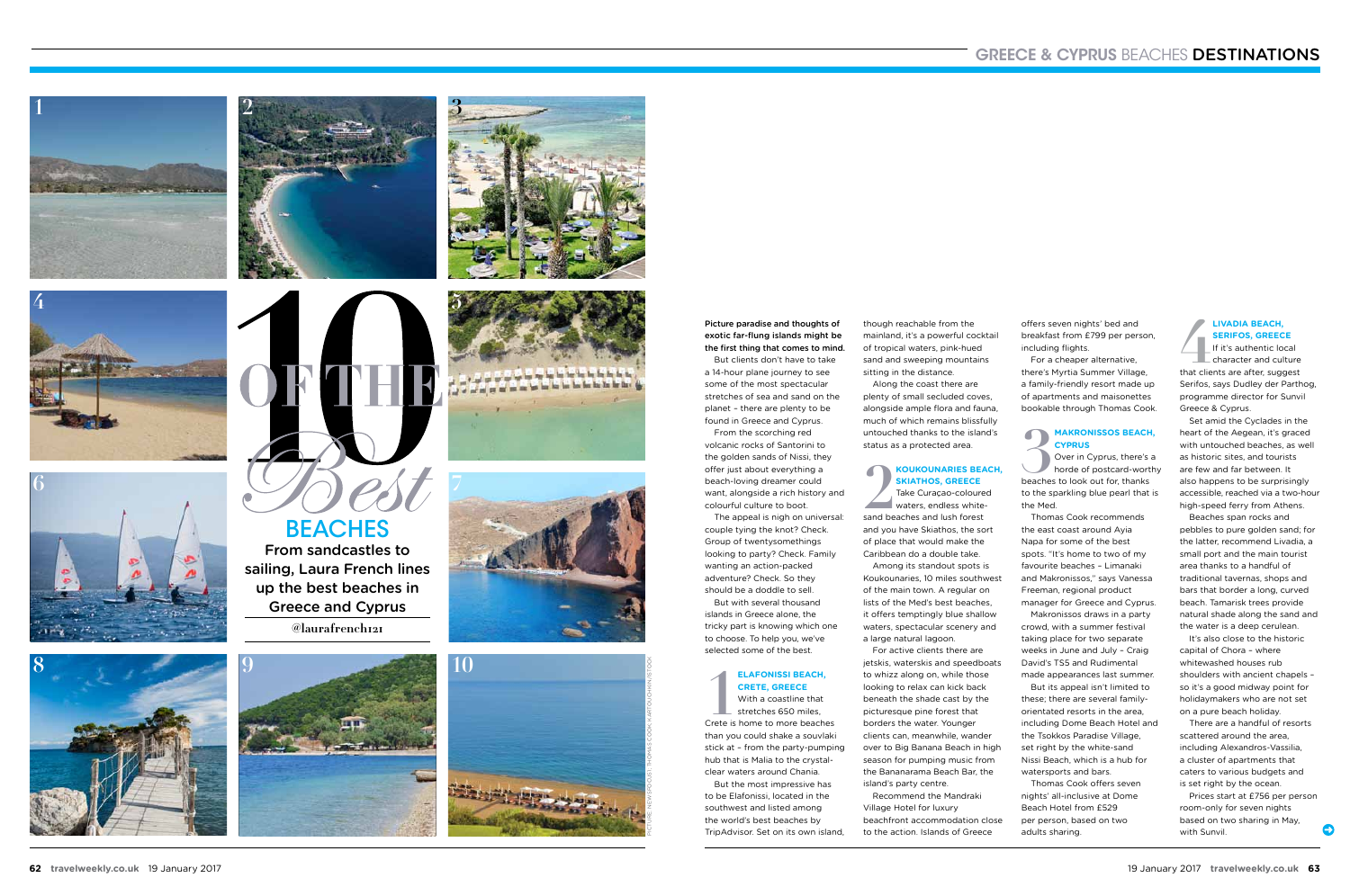

### **Kassandra Peninsula, Halkidiki, Greece**

**FRANSANDRA PENINSULA,<br>
HALKIDIKI, GREECE**<br>
If you're looking for a supe<br>
luxury option that caters<br>
to families as well as couples, look If you're looking for a superluxury option that caters to Halkidiki – more specifically, the Kassandra Peninsula. "It features extensive, fine, white sandy beaches with crystal-clear waters," says Gary Boyer, head of purchasing for Classic Collection Holidays.

The four-mile-long Bousoulas Beach nearby is a renowned hangout for partygoers with weekly 'white night' parties held at the Bousoulas Beach Bar. Water is shallow enough for kids to swim in – and clear enough to snorkel in – and the the sunsets aren't bad either; think glorious swathes of pink and orange fusing over the ripples below.

**66**<br>**66 For watersports enthusia**<br>**66 For watersports enthusia**<br>**66 For watersports enthusia**<br>**66 For Waters**<br>**66 For Waters Scheen Scheen Scheen Scheen Scheen Scheen Scheen Scheen Scheen Scheen Scheen Scheen Scheen Schee** For watersports enthusiasts nothing quite beats Greece, connected to the southern mainland via bridges, is especially well primed, thanks to gentle wind conditions. Recommend Neilson's four-star Messini Beachclub for clients wanting to get the most out of it. The resort is set in an idyllic bay around Analipsi beach, with activities including sailing, windsurfing, waterskiing, wakeboarding and kayaking. A week's holiday starts at £869 per person, including flights, most activities and meals on a club-board basis.

### **GREECE & CYPRUS BEACHES DESTINATIONS**

### **RED BEACH, SANTORINI, Greece**

Sani Resort, with its four properties, is a popular choice in the area, offering several private beaches and a range of watersports and activities. It's also a good choice for families, with kids' clubs and a 'Babewatch' service, which gives parents a free 30-minute break away from their little ones.

**RED BEACH, SANTORINI,<br>
<b>GREECE**<br>
Plunging red-and-black clit<br>
and rock the colour of fire;<br>
Santorini might not be the one for Plunging red-and-black cliffs and rock the colour of fire; golden-sand seekers, but the iconic red beach has earned itself a welldeserved place on island-hopping bucket lists the world over. That means it can get a little crowded, so those wanting to escape the crowd might prefer to admire it from the headland above.

A week's half-board starts at £855 in April and £2,091 in August, including flights, through Classic Collection.

## **Analipsi Beach, Peloponnese, Greece**

Fun-seeking younger travellers might also want to experience some of the other Cyclades, so suggest a multi-stop tour such as Contiki's 13-day Greek

Clients who do venture down below (it's easily accessible) will be greeted with unique views and inviting waters, where snorkellers and divers will find other-worldly rocks and colourful marine life.

Other beaches on the island worth a visit include Vlychada – an uncrowded, moon-like expanse of volcanic white rock – and the black-sand beaches of Perivolos and Exo Gialos. Most are on the east and southeast coasts but they're easily accessible from the main town Fira, so it makes a good base.

Santorini's iconic red beach has earned itself a well-deserved place on island-hopping bucket lists the world over

ABOVE: Santorini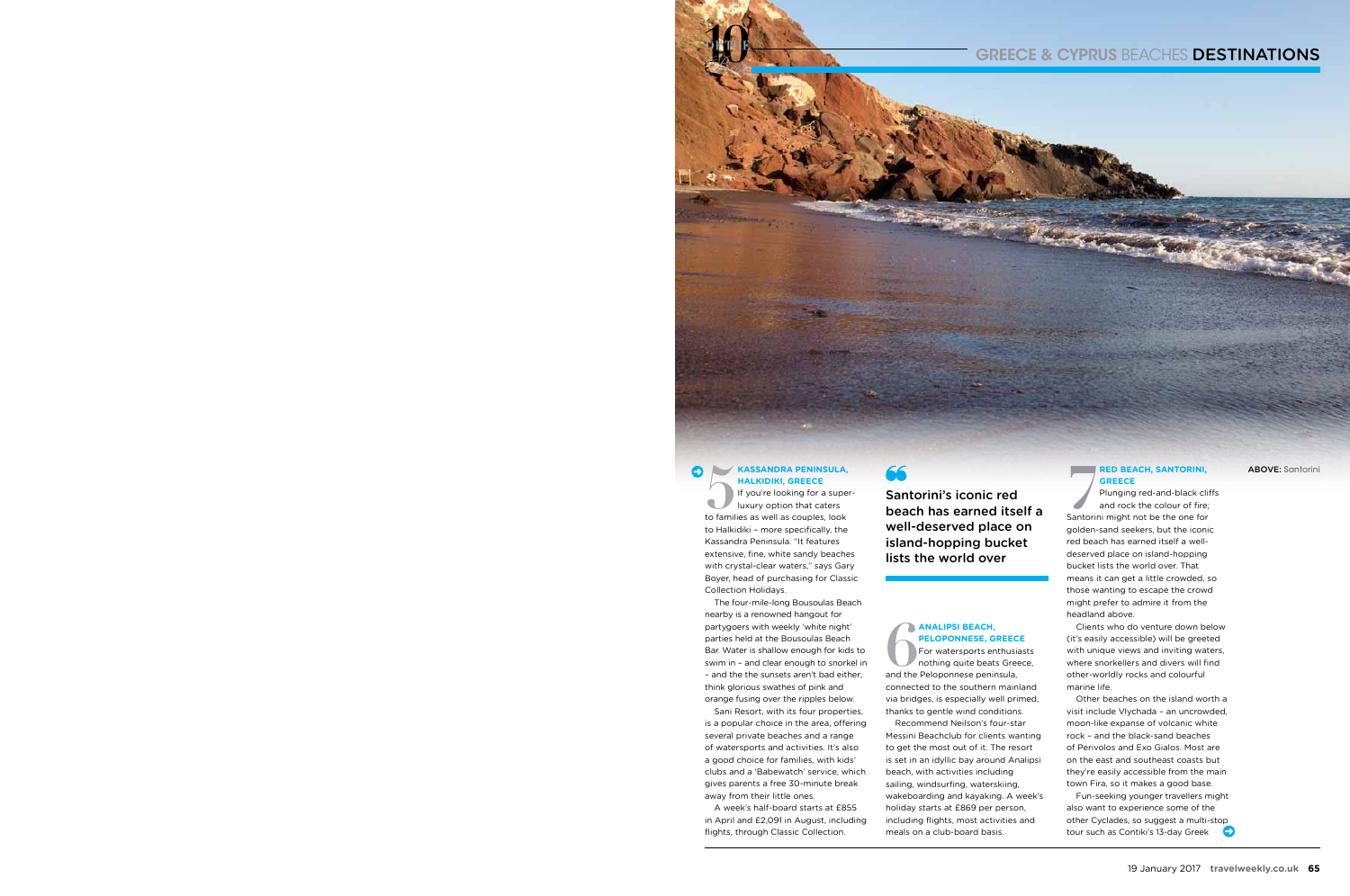$\rightarrow$  Island Hopping trip, which passes through Mykonos, Santorini and Ios, with prices from £1,310.

### **Cameo Island, Zante, Greece**

**88 CAMEO ISLAND, ZANTE,<br>
<b>8** GREECE<br>
When it comes to romantic<br>
spots Greece and Cyprus<br>
aren't lacking, but for a unique and hen it comes to romantic pots Greece and Cyprus secluded area, Ionian Weddings suggests the private Cameo Island, set just off the shores of Laganas in Zante. It offers a peaceful cove with spectacular views over the Ionian Sea and across to Marathonisi Island, making it a popular choice for couples tying the knot, especially because it's available for private hire.

It's not exclusive to couples though, and when it's not hired out, it's open to general visitors for a small entrance fee. The white-pebble beach is ideal for snorkelling, with water so clear you can see to the bottom, while at night things liven up with music blasting out from the island's two bars.

Cameo Island is easily accessible via

# 66

a footbridge from Laganas Beach: the latter might have a party reputation, but the long stretch of sand – which spans from Kalamaki to Agios Sostis – is surprisingly tranquil, with loggerhead turtles nesting on the shores.

It's set right by a historic village, and for nature lovers there are several limestone caves along the coast to explore. The most famous is Papanikolis, the second biggest of its kind in Greece and, according to rumours, a hideout for submarines during the Second World War.

For a comfortable three-star accommodation option near Agios Ioannis, suggest the Gavrilis Apartments, which are right by

**9 Agios Ioannis, Meganisi, Greece** Couples or families wanting a quiet getaway and vast swathes of empty beach should look to Meganisi. Set between Lefkada and the west mainland, it's a pristine island characterised by peaceful villages and traditional fishing ports.

Helen Denman, product and commercial executive at Monarch, says: "Meganisi is one of the more traditional Ionian Islands, pretty much still untouched by mass tourism with quaint stone houses, traditional cobbled streets and a very warm welcome from the locals."

For the best beach on the island, she recommends Agios Ioannis, a long stretch of unspoilt shoreline on the west coast, which takes its name from the nearby chapel.

According to rumours, Papanikolis cave, on Meganisi, was a hideout for submarines during the second world war

BELOW: Agios Ioannis